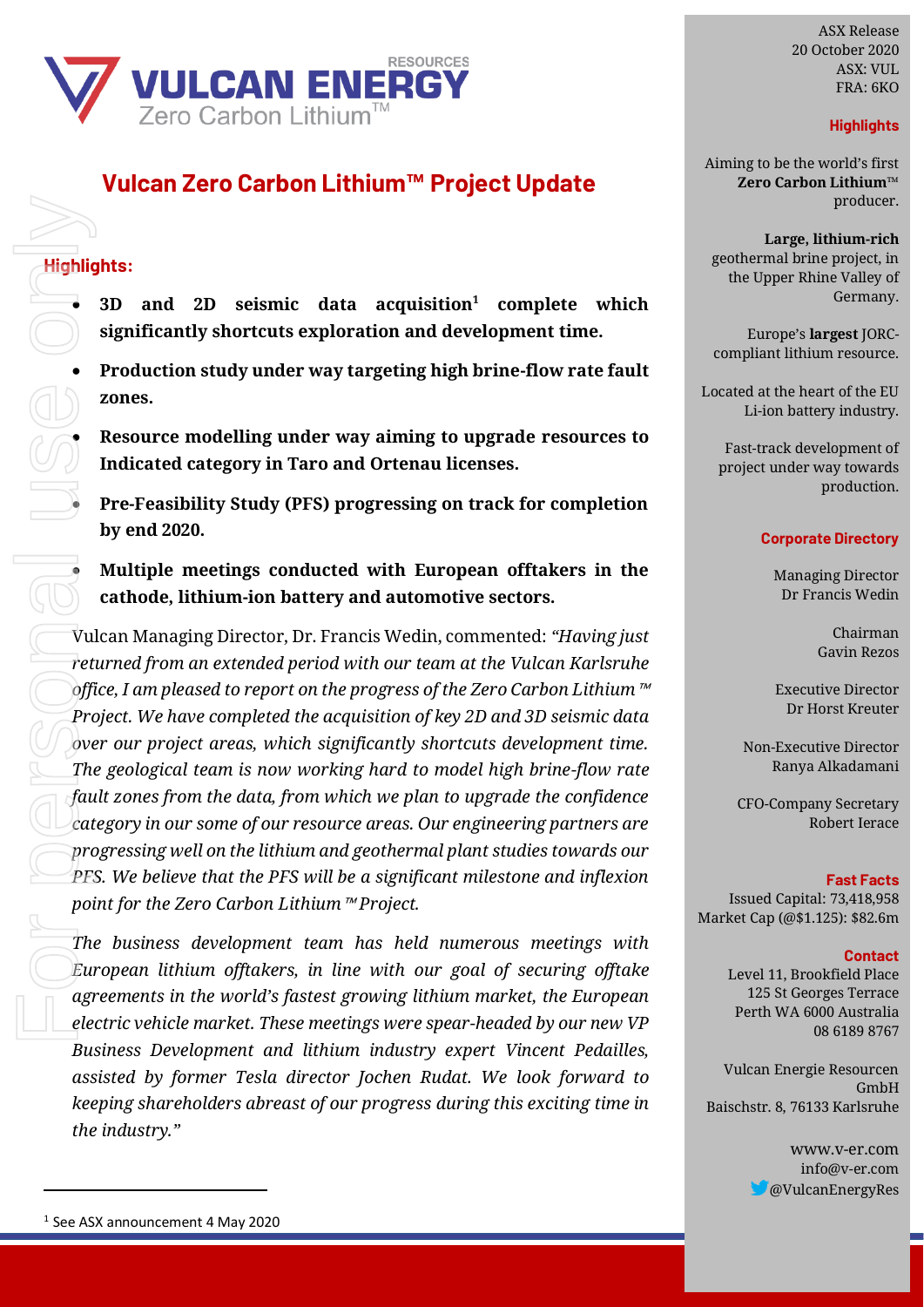

# **Recent activities by the Company (https://v-er.com/investor-centre/asx-announcements/):**

- Appointment of former Tesla director Jochen Rudat to Business Development team.
- Taro license grant and increased global Mineral Resource Estimate.
- Appointment of lithium industry expert Vincent Pedailles to Business Development team.
- Appointment of lithium chemistry expert Dr. Katharina Gerber to the Executive team.
- Excellent recoveries of over 90% from lithium extraction test work on Upper Rhine Valley brine.
- Securing EU backing support package, and EU-backed investment agreement into the Vulcan Zero Carbon Lithium™ project.
- \$4.8m institutional and ESG investor equity placement.
- Agreement to acquire 3D seismic package to accelerate project development. Commencement of lithium test work for Pre-Feasibility Study. Completion of positive Scoping Study.

# **About Vulcan**

*Vulcan Energy Resources is aiming to become the world's first Zero Carbon Lithium™ producer, by producing a battery-quality lithium hydroxide chemical product with net zero carbon footprint from its combined geothermal and lithium resource, which is Europe's largest lithium resource, in the Upper Rhine Valley of Germany. Vulcan will use its unique Zero Carbon Lithium™ process to produce both renewable geothermal energy, and lithium hydroxide, from the same deep brine source. In doing so, it will fix lithium's current problems for the EU market: a very high carbon and water footprint of production, and total reliance on imports, mostly from China. Vulcan aims to supply the lithium-ion battery and electric vehicle market in Europe, which is the fastest growing in the world. Vulcan has a resource which can satisfy Europe's needs for the electric vehicle transition, from a zero-carbon source,*